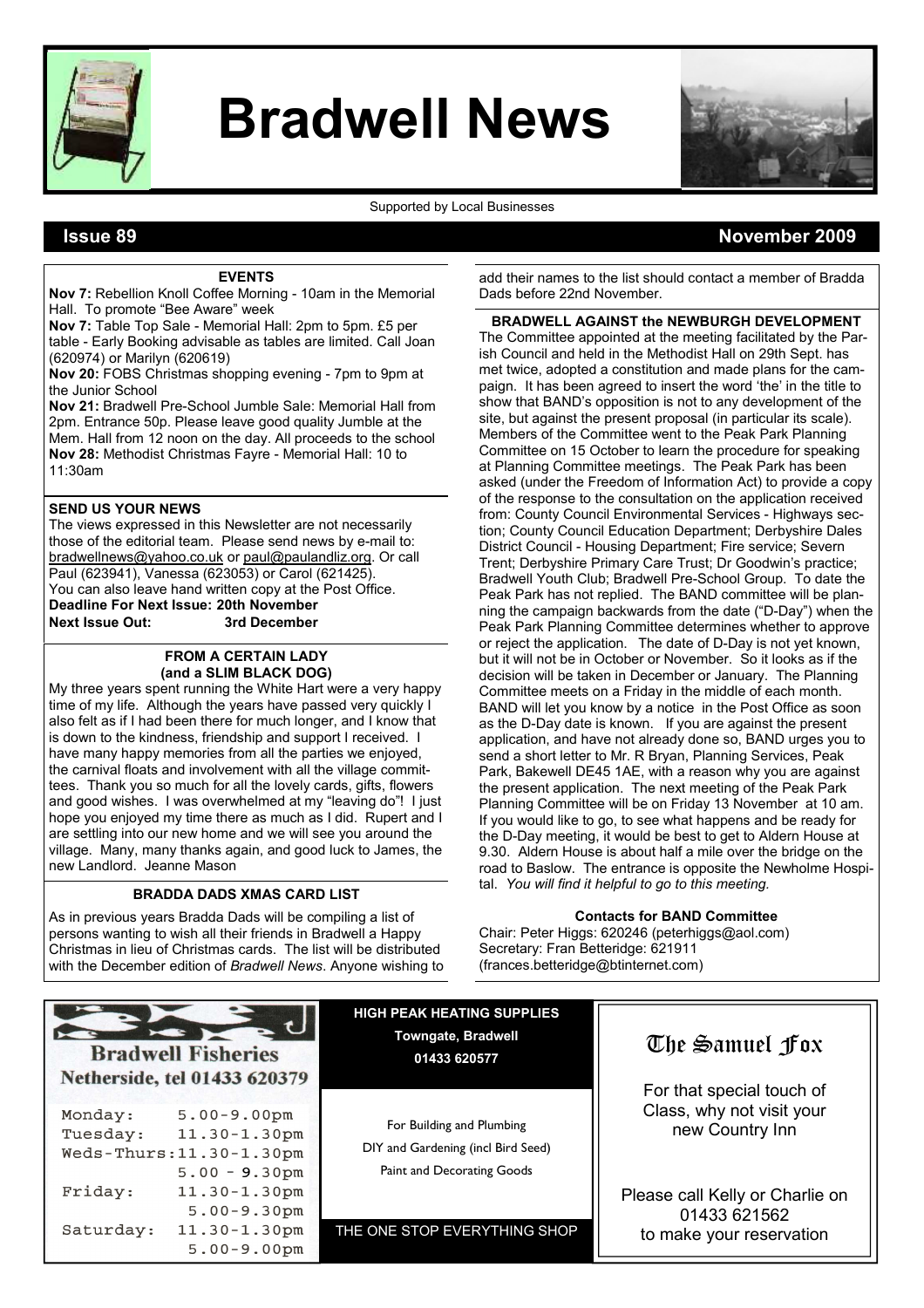# PARISH COUNCIL NOTES

## Footpath Maintenance

Further to my report in the last issue, the PC agreed, at the October meeting, to advise DCC Highways that it wishes to withdraw from the Rights of Way Maintenance Agreement as soon as possible. When this has taken place, responsibility for strimming and minor repairs to footpaths will revert to DCC Environmental Services. The benefits to the village are a saving of £600 per annum on the parish precept and the end of confusion over who does what.

# Bradwell Edge

Highways have commenced remedial works at last, but not yet on the existing footpath. Instead they are concentrating their initial efforts on clearing the ancient zigzag pack-horse Holloway route which has been out of use for nearly 200 years. They see this as an important heritage project which, in conjunction with improved drainage and surfacing of the upper footpath, will also improve access to Rebellion Knoll and the ridge. However, Highways say there is a legal issue over public access to the Holloway which needs to be resolved before it can be opened to walkers.

# Bus Shelters

We've received a verbal complaint about smoking in the bus shelters. The PC is responsible for their maintenance and for making people aware of the no-smoking rules and penalties which apply to them. The parish clerk has several times posted notices on the shelters to this effect but they are soon torn down. Chris Furness

## BRADWELL BOWLING CLUB

The 2009 season finished after the annual charity day on 13th September and the green is now closed for essential work in readiness for 2010. We have enjoyed a season filled with numerous activities including club competitions, sessions for children and young people, friendly matches and participation in the Matlock and District Bowling Leagues. Our two Tuesday evening teams and our two Thursday afternoon teams performed sufficiently well to stay in their Matlock leagues. The 2009 chapter cannot be closed fully without mentioning two further events. The first of these, and to my knowledge the first ever, was a friendly match on 28th August between juniors from Bradwell and Hathersage. The evening was blessed with sunny weather and eleven youngsters took part in the match which was watched enthusiastically by 22 adults. Bradwell team members were Zayne Bukhari (captain), Bailey Darricott, Thomas Hepworth, Liam Jones and Jack Tanfield. Eight games were played, three doubles and five singles.

Several games were close in the scoring and there was plenty of advice, cheers and applause coming from the crowd. When all scores were added up Bradwell emerged as the winning team with 58 points to Hathersage's 47 points. Congratulations are offered to both teams: to Bradwell for winning and receiving the Hathersage/Bradwell Juniors' Bowling Trophy and to Hathersage for playing so well on what to them was a completely new green.

Thanks are offered to all those who helped to make the evening a success. Special thanks go to Liz and Mick Rumsey for organising the Hathersage team and for donating the trophy. Everyone said that they had fully enjoyed the evening and agreement was reached to continue next year with both home and away fixtures.

The second event to mention is a visit to the Bowling Green by Bradda Dads and their families on the afternoon of 12th September. The visitors enjoyed one of the warmest, sunniest days of the year and it was noted that the weather on their visits the previous two years had been just as good. Some fierce competition was seen between the seven teams, each having three players, and varying degrees of skill were witnessed by a noisy, enthusiastic crowd. High levels of multi-tasking were in evidence with simultaneous eating, drinking, child minding, scoring, bowling, measuring, working out fixtures, retrieving bowls and applying sun-cream! The final scores were close and ranged from 12 points to 21 points, this highest score being achieved by Chris B, Ashley and Mel's team. Thanks go to club members who helped on the day and to Bradda Dads and their families for attending and for the £44+ they collected for club funds. For me I find the Bradda Dads' visit a joy to watch: a gathering of families where all those who want to can enjoy taking part in teams playing bowls with each other. We hope that Bradda Dads will continue to visit the Bowling Club and we thank them for their continuing support. Barry.



# C I STRONG TIMBER SERVICES

### Manufacturers of Superior Timber Buildings

Full Range of products available including Large Sheds, Garages, Workshops, Stabling and Field Shelters. A full range of animal housing available. All ground work undertaken

Tel: 01298 873098 / Mob: 0771 5254620

Tideswell Moor, Tideswell, Nr Buxton, SK17 8JD

www.strongtimberservices.co.uk

# MOVING HOME? NEED TO PACK?

Get your cartons and packaging from

# BRADWELL PACKAGING

TELEPHONE: 01433 620590 Bradwell Packaging Services Ltd. Stretfield Mill, Bradwell Hope Valley, Derbyshire S33 9JT

# Craft Supplies Ltd.

Newburgh works Netherside, Bradwell Wood turning and Craft Supplies Pyrography and Marquetry Wood working courses

Visit our retail shop Mon. to Sat.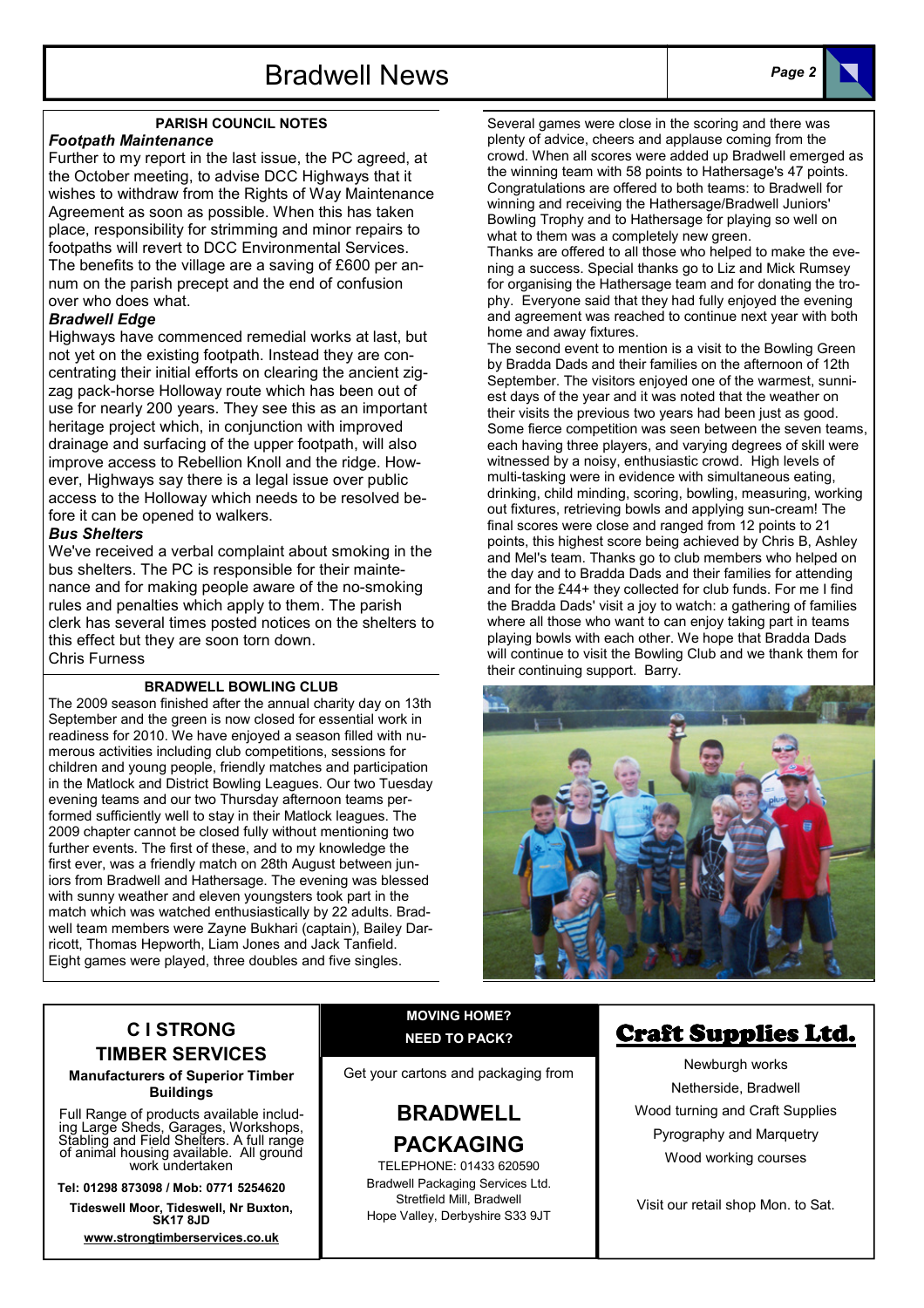# Bradwell News Page 3





### 1ST HATHERSAGE SCOUTS

As a new term starts we would like to tell you about 2 events that have been organised to which anyone is welcome to attend. Firstly is the Quiz night on Friday  $13<sup>th</sup>$  November at 7.30pm, this is an annual event and this year will take place in the newly refurbished Hathersage Scout Headquarters on Baulk Lane. A licensed bar will be available and numbers are limited to 60 places - book early to avoid disappointment. Cash Prize for the winning team. The modest entry fee of just £6 includes entry to the quiz and the best pie and pea supper around! Adults only. The other not to be missed event is our annual Carol Concert in Peak Cavern. This magical event will this year be held on Friday 11<sup>th</sup> December and starts at 7pm. There will be live music from Castleton Silver Band. Bring along a lantern if you like, and rumour has it that this year we will get a visit from a special Christmas visitor. Mince pies and Mulled Wine or hot chocolate will be served. All are very welcome to join us. Entry is just £6 for Adults and £4 for children.

For tickets, further information or to join the Beavers, Cubs, Scouts or Explorer sections please contact John on 651889, or Heather on 07977542404. We look forward to seeing you.

### THE TEDDY BEAR CLUB

The Club will be holding a coffee morning on Friday 6th November 2009 from 10am to 11.30am in the Methodist School Rooms (opposite the White Hart Pub). Entry is £1 and there will be a cake stall, tombola and treasure hunt, as well as a selection of toys for the children to play with. We will also be drawing our Christmas Raffle, which has a first prize of a luxury hamper and a £50 Debenhams voucher as second prize. There are many more fantastic prizes to win in the raffle so make sure you enter – we will be selling tickets outside the Co-Op in Bradwell on Saturday 31st October. This is our major fundraising event of the year and the majority of the proceeds will go towards our children's Christmas Party. All ages are very welcome to attend our coffee morning and we do look forward to meeting you.

The Teddy Bear Club is Bradwell's Parent, Carer, Baby & Toddler group and is a voluntary, self funding organisation. Our aim is to provide a safe environment for children to play and a warm atmosphere to meet new friends.

#### THANK YOU

A very big "thank you" to everyone who sent cards and gifts, and for all the greetings and wishes which made my 70th Birthday such a special day. Elsie Repton.

#### MESSAGE FROM JAMES AT THE WHITE HART

I'd like to thank the people of Bradda for making me feel very welcome during the last couple of weeks. I have now settled into the White Hart and will continue run the pub as a centre of the village community. I'm originally from the parish of Hassop and have spent the last 7 years working in the bar trade in Holmesfield and am really looking forward to my time in Bradwell. The Quiz will of course continue every Wednesday evening - 10 pictures, 40 questions and a good time to be had by all. On Friday 13th there's "The Rapids" playing here, with classic 50's and 60's Mersey beat rock 'n roll from 9.30pm. Light snacks will still be served on a Sunday. James

# A NEW VILLAGER!

Monty Sebastian Frank ROOK has arrived in the village, weighing in at a healthy 7lb 6oz (3.35Kg). Congratulations to Colette and Stuart on their son - should we call him "Seb"? - and all best wishes to the three of you.

### BRADWELL JUNIOR SCHOOL

The Junior School should have ten governors, but at the moment we are short of two people. If you are interested in the education of the children in our village, and can commit some time to contribute to the effective day-to-day running of the school and the educational achievements of its pupils, you will find the role of governor very rewarding. The vacancies are both for Local Authority governors, but apart from the fact that the Local Authority makes the appointment, an LA governor is no different from any other governor. The Governing Body's overriding responsibility is to work in partnership with the Headteacher to promote continuous improvement in the performance of the school, and all governors contribute equally to this goal. The governing body meets approximately 6 times each school year on a Wednesday evening, and governors are expected to sit on at least one of the three sub-committees, which each meet once or twice each term. These are Finance and Personnel Committee, Health Safety and Welfare Committee, and Curriculum Committee. If you are interested and would like some more information, please contact either the Headteacher, Mrs Kim Attwood, or the Clerk to Governors, Sophie Nunn, on 01433 620473



# MISTER **CARPET**

(John and Steve) Select your new carpets or vinyl in your own home or visit our showroom at 428 Ecclesall Road, Sheffield Free estimates - No obligation Telephone Sheffield 0114 268 1733 or Bradwell: 01433 623700 and 623800 Mobiles: 07711 753018 & 07803 273172

> Carpets fitted and refitted No Job Too Small

THE SHOULDER OF MUTTON Hope Valley 620427

Under New Management

BINGO & QUIZ night Sundays Free Supper

# YOUR LOCAL PRIVATE HIRE TAXI

Airports, Stations, Functions City Clubs etc.,



Tel: Andy Owens on 07867 988690